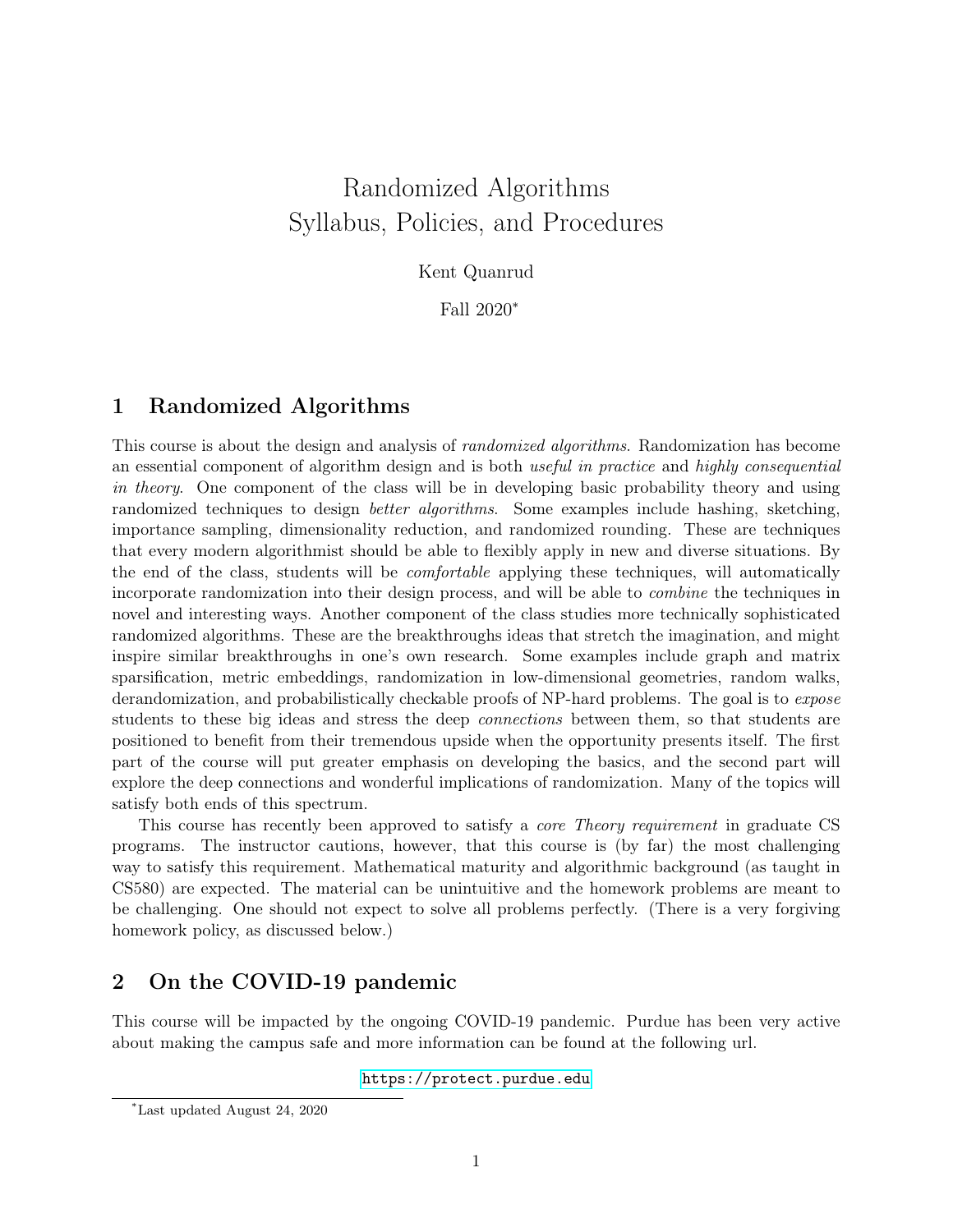In particular, we are all expected to uphold the *[Protect Purdue Pledge](https://protect.purdue.edu/pledge/)*.

The instructor will exercise caution and otherwise try his best to simulate a normal and engaging experience. In particular, it seems prudent to conduct the first few weeks online as we all gather more information. The instructor will reassess the situation in the third and fourth weeks and remains hopeful about the prospects of resuming in-person instruction.

Initially, the class will be conducted online over Zoom at the regularly scheduled time, at the following Zoom meeting room.

#### <https://purdue-edu.zoom.us/j/94663689769>

This meeting room will also be used for office hours.

The instructor is mindful of the importance of interaction among students, which has been negatively impacted by the pandemic. The instructor is exploring creative solutions to help in this regard.

Certain adjustments may have to be made due to the extenuating circumstances. One point in particular is in-person assessment. Currently an evening, in-person midterm is scheduled, but may be replaced with a different assessment mechanism depending on how the semester develops.

#### 3 Correspondence

The course website is

<www.fundamentalalgorithms.com/randomized>,

where notes, references, and homeworks will be posted.

#### 3.1 Piazza

There is a Piazza for the course at the following address.

<https://piazza.com/purdue/fall2020/cs590ra/home>

The main goal of Piazza is to increase interactions among the students, and the students are strongly encouraged to help one another. (The instructor will take note of the most helpful students.) Piazza will also be used to make course announcements. The instructor will check Piazza regularly (but not continuously).

#### 3.2 Email

The instructor can also be reached at his **<@purdue.edu>** email address. Please note that the instructor processes emails periodically in batch, so one should not expect rapid email responses. If the email concerns a question that could benefit others in the class, please post the question to Piazza instead.

#### 4 Grading

- 50% Homework
- 25% Midterm
- $\bullet$  25% Final

Normally, the midterm and final would be a written exam. The COVID-19 pandemic may impact how the midterm and final assessments are implemented.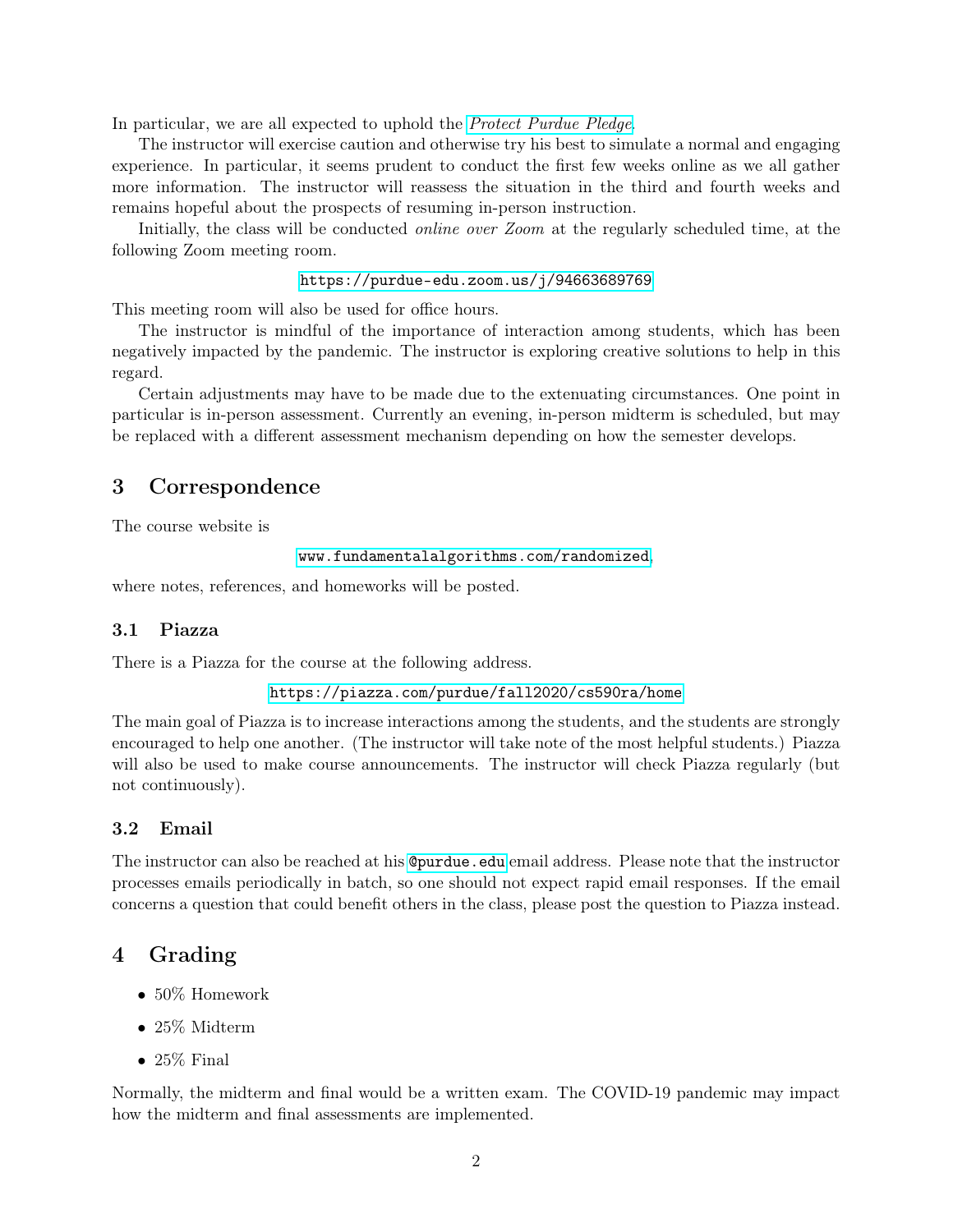### 5 Homework

This course has regular homework assignments. Typically there will be a couple problems accompanying each lecture, which will be due at 2:45 PM (before the lecture) a week later.

One should expect more (and often times simpler) problems in the beginning of the semester, when many basic ideas are being introduced, and less (and possibly harder) problems towards the end, when the content is deeper and slower-paced.

### 5.1 Typesetting

Homework submissions that are not typeset in LaTeX or equivalent will not be graded. Some tips on typesetting are listed below.

#### 5.2 On writing

The onus is on the student to make the arguments in their solution clear, and points will be docked if the grader cannot easily verify that the solution is correct. The class is as much about communicating complicated ideas as solving problems and applying techniques. Particularly clear exposition will be awarded with extra credit (see below).

#### 5.3 Gradescope

Homework will be collected online at <gradescope.com>. To enroll, either use the code 9PDKBJ, or follow the link in BrightSpace.

#### 5.4 Collaboration

The instructor encourages the students to try to do each problem by themselves. That said, collaboration is allowed and interaction among students is encouraged. Students should indicate who they collaborated with somewhere in their submission. Each student should express their solutions in their own words.

#### 5.5 Dropping scores

In the overall homework grade, the bottom 15% of homework problem scores will be dropped. More precisely, if there are n total problems assigned in homework, then the  $\lceil .15n \rceil$  lowest scores will be dropped.

#### 5.6 Late policy

Late submissions will not be graded, with no exceptions (except possibly for a doctor's note). Recall from above that some homework scores are automatically dropped. There are also many opportunities for extra credit (see below).

#### 5.7 Solutions

The instructor will select exemplary submissions and publish them on Piazza as solutions. If you have a strong preference to be excluded from consideration for a particular homework problem, please indicate it clearly and explicitly at the top of your submission (for each problem).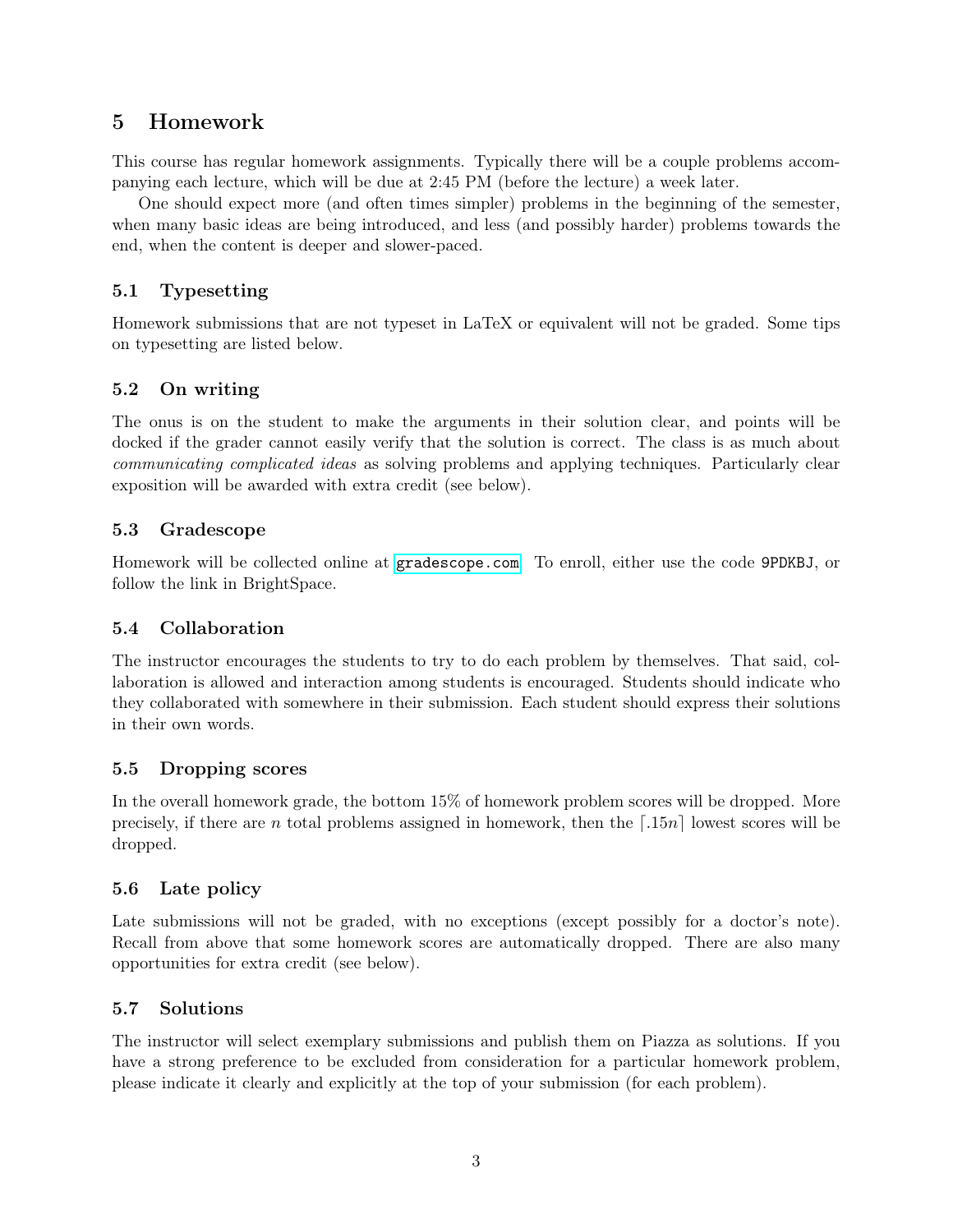#### 5.8 Second chance submission system

The instructor believes it is more important to learn from one's mistakes than to be perfect on the first try. To implement this principle, homeworks will have a *two round submission* process where the second round gives students a chance to correct errors in their initial submission.

- Round 1: In the first round, assignments are collected (as usual).
- Solution release: The instructor will then release solutions for the collected homework problems.
- Round 2: In the second round, due one week later, students will make a second submission with the following 3 parts:
	- 1. The original submission.
	- 2. A new version where students may learn from the published solutions and adjust their original submission. While the solutions are offered as guidance, students must still explain the answer in their own words.
	- 3. A brief itemized list enumerating the differences between the original version (what parts were missing or incorrect, and what was changed to address them).

The instructor will grade both the original submission and the new version, and the overall score will be the sum of the two scores. Of course one can simply submit the original submission twice if there is nothing to change.

#### 5.9 Bonus points

To encourage certain good habits (observed to be strongly correlated with good performance in past courses), extra credit will be rewarded (between 5 and 10 percent) for each of the following.

- Eager submission. The homework is submitted before 2:45PM on the day of the first lecture after the homework was assigned.
- *Clear writing*. The homework is particularly well-written and easy to verify.

#### 5.10 IDK

One may simply write "I don't know" or "IDK" and automatically get 25% of the possible points.

#### 5.11 Typesetting tips

- The standard for typesetting mathematics is LaTeX. Even if you do not know LaTeX now, you will probably have to learn it sooner or later in your graduate studies.
- The instructor uses emacs to write LaTeX, but any editor will do. There is also a website called <overleaf.com> for typesetting LaTeX.
- Alternatively, the software [typora](https://typora.io) allows one to write LaTeX within a markdown document, which is particularly easy to use.
- LyX is another popular latex editor that is WYSIWYG.
- There are several apps for scanning documents (e.g., when inserting pictures) that are much better than taking a photo. The instructor recommends scanbot, and other popular apps include microsoft office lens, camscanner, and evernote scannable.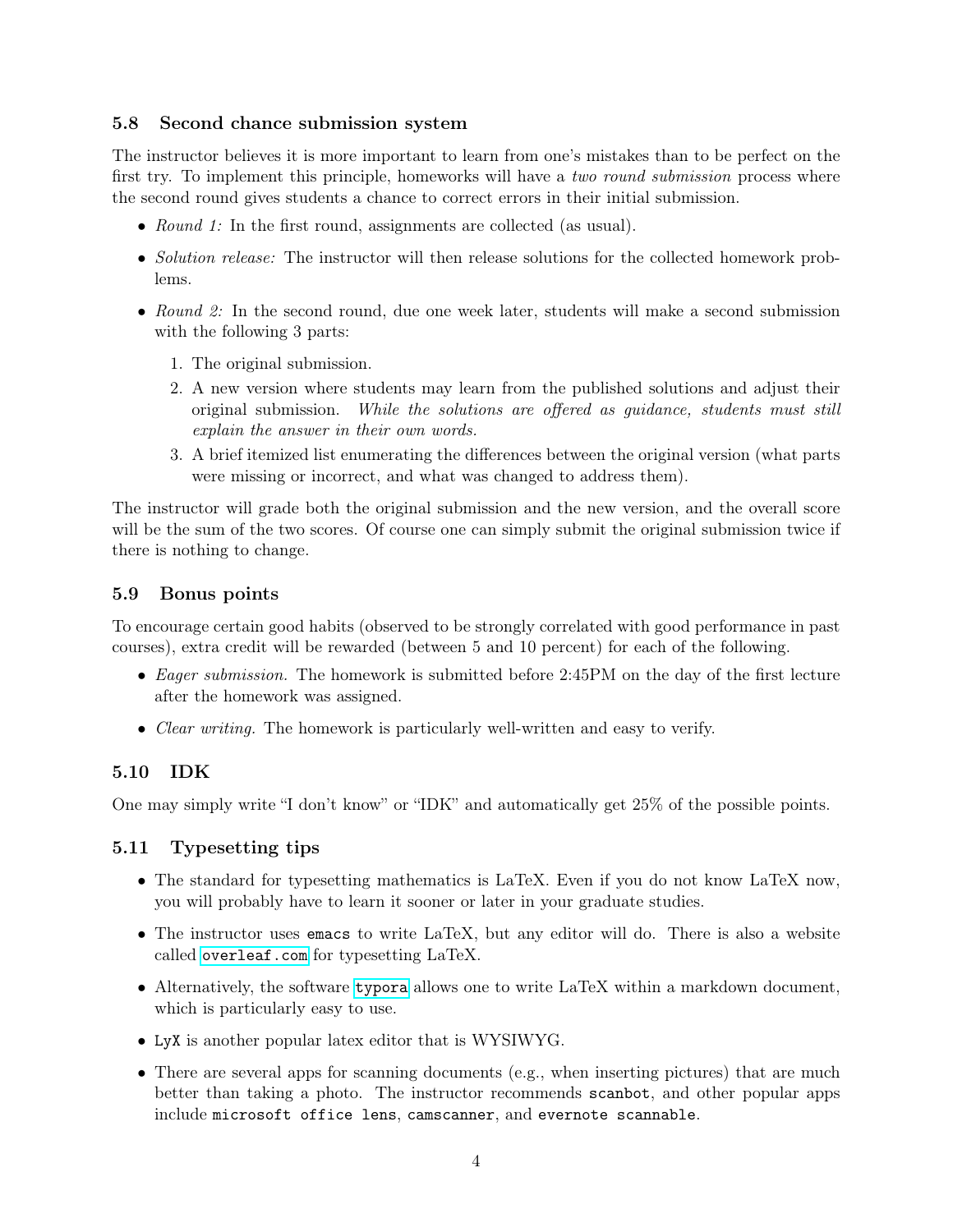### 6 Academic integrity

Behavior consistent with cheating, copying, and academic dishonesty is not tolerated. Depending on the severity, this may result in a zero score on the assignment or exam, and could result in a failing grade for the class or even expulsion. Purdue prohibits "dishonesty in connection with any University activity. Cheating, plagiarism, or knowingly furnishing false information to the University are examples of dishonesty." (Part 5, Section III-B-2-a, University Regulations) Furthermore, the University Senate has stipulated that "the commitment of acts of cheating, lying, and deceit in any of their diverse forms (such as the use of substitutes for taking examinations, the use of illegal cribs, plagiarism, and copying during examinations) is dishonest and must not be tolerated. Moreover, knowingly to aid and abet, directly or indirectly, other parties in committing dishonest acts is in itself dishonest." (University Senate Document 7218, December 15, 1972). You are expected to read both Purdue's guide to academic integrity (http://www.purdue.edu/purdue/about/integritystatement.html) and Prof. Gene's Spafford's guide (http://spaf.cerias.purdue.edu/integrity.html) as well. You are responsible for understanding their contents and how it applies to this class.

### 7 Posting Class Material

Posting material associated with this class (e.g., solutions to homework sets or exams) without the written permission of the instructor is forbidden and may be a violation of copyright.

### 8 Purdue's Honor Pledge

As a boilermaker pursuing academic excellence, I pledge to be honest and true in all that I do. Accountable together - we are Purdue. https://www.purdue.edu/provost/teachinglearning/honorpledge.html

### 9 Grief Absence Policy

Purdue University recognizes that a time of bereavement is very difficult for a student. The University therefore provides the following rights to students facing the loss of a family member through the Grief Absence Policy for Students (GAPS). According to GAPS Policy, students will be excused for funeral leave and given the opportunity to earn equivalent credit and to demonstrate evidence of meeting the learning outcomes for missed assignments or assessments in the event of the death of a member of the student's family.

### 10 Conduct and Courtesy

Students are expected to maintain a professional and respectful classroom environment. This includes: silencing cellular phones, arriving on time for class, speaking respectfully to others and participating in class discussion. You may use non-disruptive personal electronics for the purpose class participation (e.g., taking notes).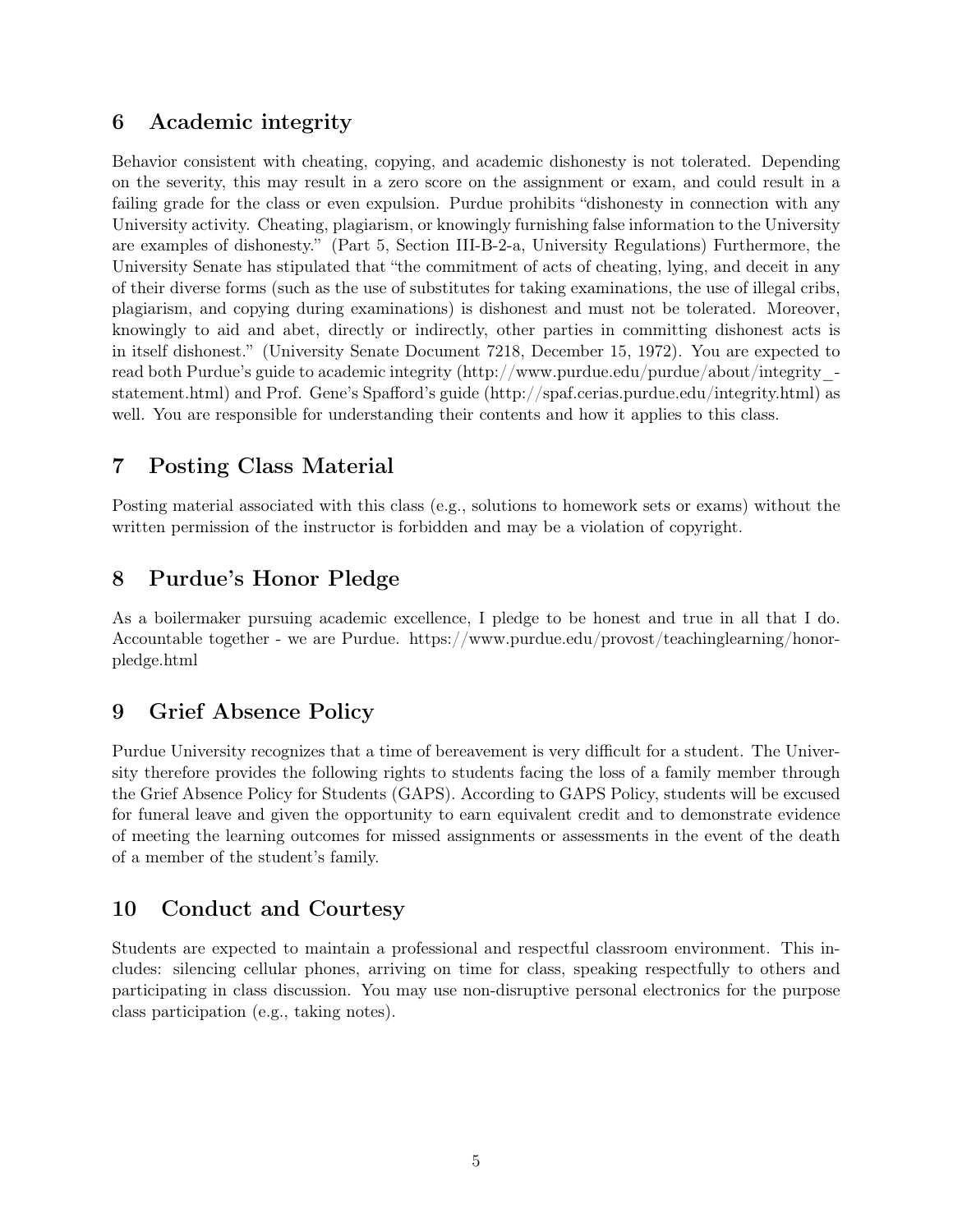### 11 Students with Disabilities

Purdue University is required to respond to the needs of the students with disabilities as outlined in both the Rehabilitation Act of 1973 and the Americans with Disabilities Act of 1990 through the provision of auxiliary aids and services that allow a student with a disability to fully access and participate in the programs, services, and activities at Purdue University. If you have a disability that requires special academic accommodation, please make an appointment to speak with the instructor within the first three (3) weeks of the semester in order to discuss any adjustments.

It is the student's responsibility to notify the Disability Resource Center (http://www.purdue.edu/drc) of an impairment/condition that may require accommodations and/or classroom modifications. We cannot arrange special accommodations without confirmation from the Disability Resource Center.

#### 12 Instructor absence:

The instructor will be away for a few classes. There will be a guest instructor for these classes. If there is a need to reschedule additional classes, then this will be done an as-needed basis. The plan is to use video lectures to supplement for any missing class periods.

### 13 Emergencies

In the event of a major campus emergency, course requirements, deadlines and grading percentages are subject to changes that may be necessitated by a revised semester calendar or other circumstances beyond the instructor's control. Relevant changes to this course will be posted onto the course website and/or announced via email. You are expected to read your purdue.edu email on a frequent basis. Emergency Preparedness: Emergency notification procedures are based on a simple concept: If you hear an alarm inside, proceed outside. If you hear a siren outside, proceed inside. Indoor Fire Alarms are mean to stop class or research and immediately evacuate the building. Proceed to your Emergency Assembly Area away from building doors. Remain outside until police, fire, or other emergency response personnel provide additional guidance or tell you it is safe to leave. All Hazards Outdoor Emergency Warning sirens mean to immediately seek shelter (Shelter in Place) in a safe location within the closest building. "Shelter in place" means seeking immediate shelter inside a building or University residence. This course of action may need to be taken during a tornado, a civil disturbance including a shooting or release of hazardous materials in the outside air. Once safely inside, find out more details about the emergency. Remain in place until police, fire, or other emergency response personnel provide additional guidance or tell you it is safe to leave. In both cases, you should seek additional clarifying information by all means possible: Purdue Home page, email alert, TV, radio, etc. Review the Purdue Emergency Warning Notification System multi-communication layers at http://www.purdue.edu/ehps/emergencypreparedness/warningsystem.html. Please review the Emergency Response Procedures at https://www.purdue.edu/emergencypreparedness/flipchart/index.html. Please review the evacuation routes, exit points, emergency assembly area and shelter in place procedures and locations for the building. Video resources include a 20-minute active shooter awareness video that illustrates what to look for and how to prepare and react to this type of incident. See http://www.purdue.edu/securepurdue/police/video/